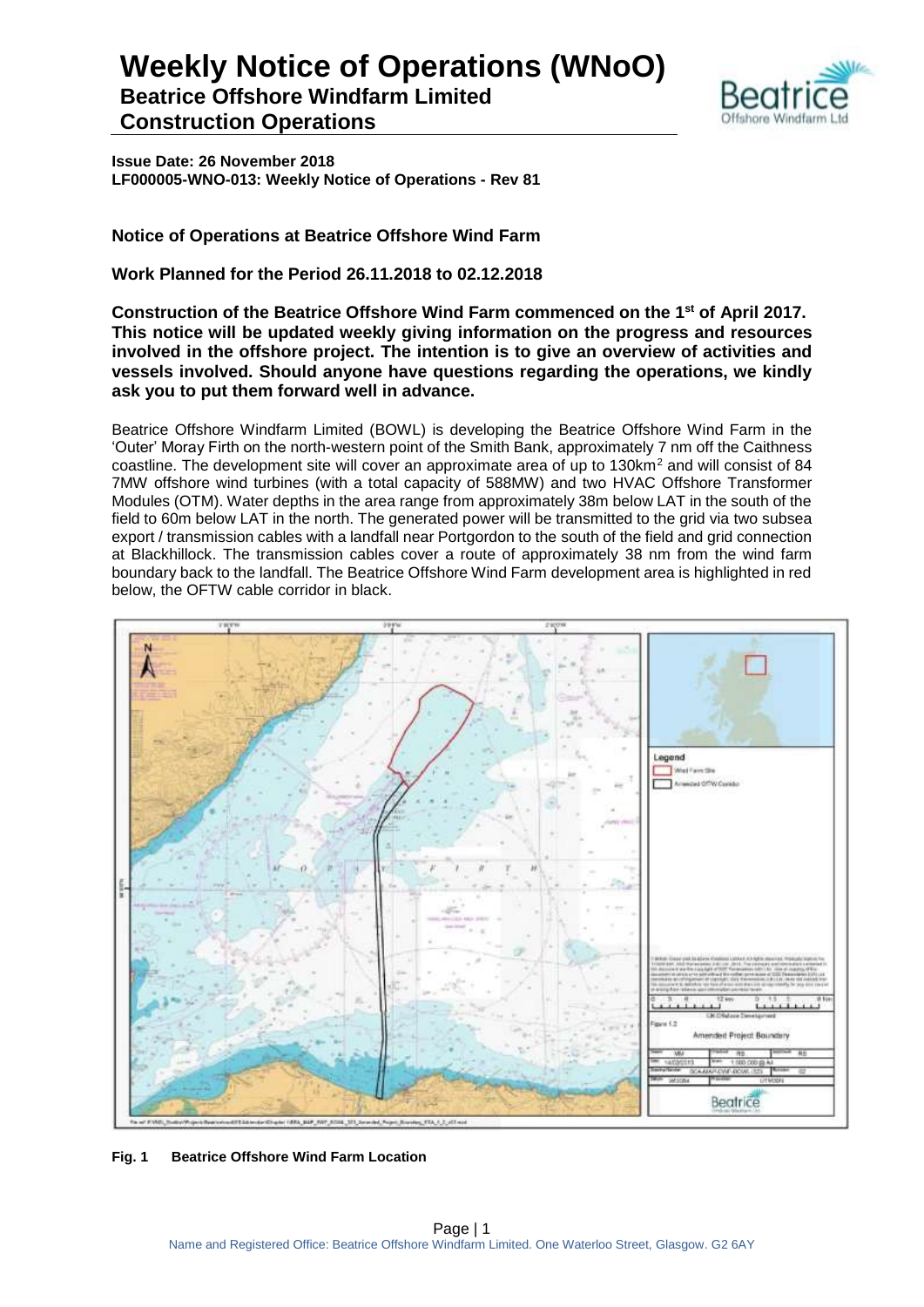

**Issue Date: 26 November 2018 LF000005-WNO-013: Weekly Notice of Operations - Rev 81**

#### **1. Contact Details for Marine Coordination**

The following contact can provide more information if required. Please note that specific queries can also be addressed to the relevant vessel or shore based representative.

| <b>Telephone Number</b>             | +44 (0) 3302 020329                          |
|-------------------------------------|----------------------------------------------|
| <b>Emergency Contact (24/7)</b>     | +44 (0) 7342 028207                          |
| <b>Email for Marine Coordinator</b> | mc.bowl@sse.com                              |
| <b>Address</b>                      | Unit 1 Harbour Office Wick Caithness KW1 5HA |

#### **2. Ongoing Operations**

#### **2.1 Offshore Transmission Modules (OTMs) Commissioning Works**

Siemens Transmission and Distribution Ltd (STDL) are carrying out limited commissioning works on OTM1 and OTM2 throughout the winter 2018/19. BOWL electrical commission teams are continuing energisation and switching operations on both OTMs.

The following assets are now under the control of the SSE operational safety rules: EC1, EC2 & EC3. OTM1 &OTM2 and all Strings on site.



**Fig. 2 OTM 1**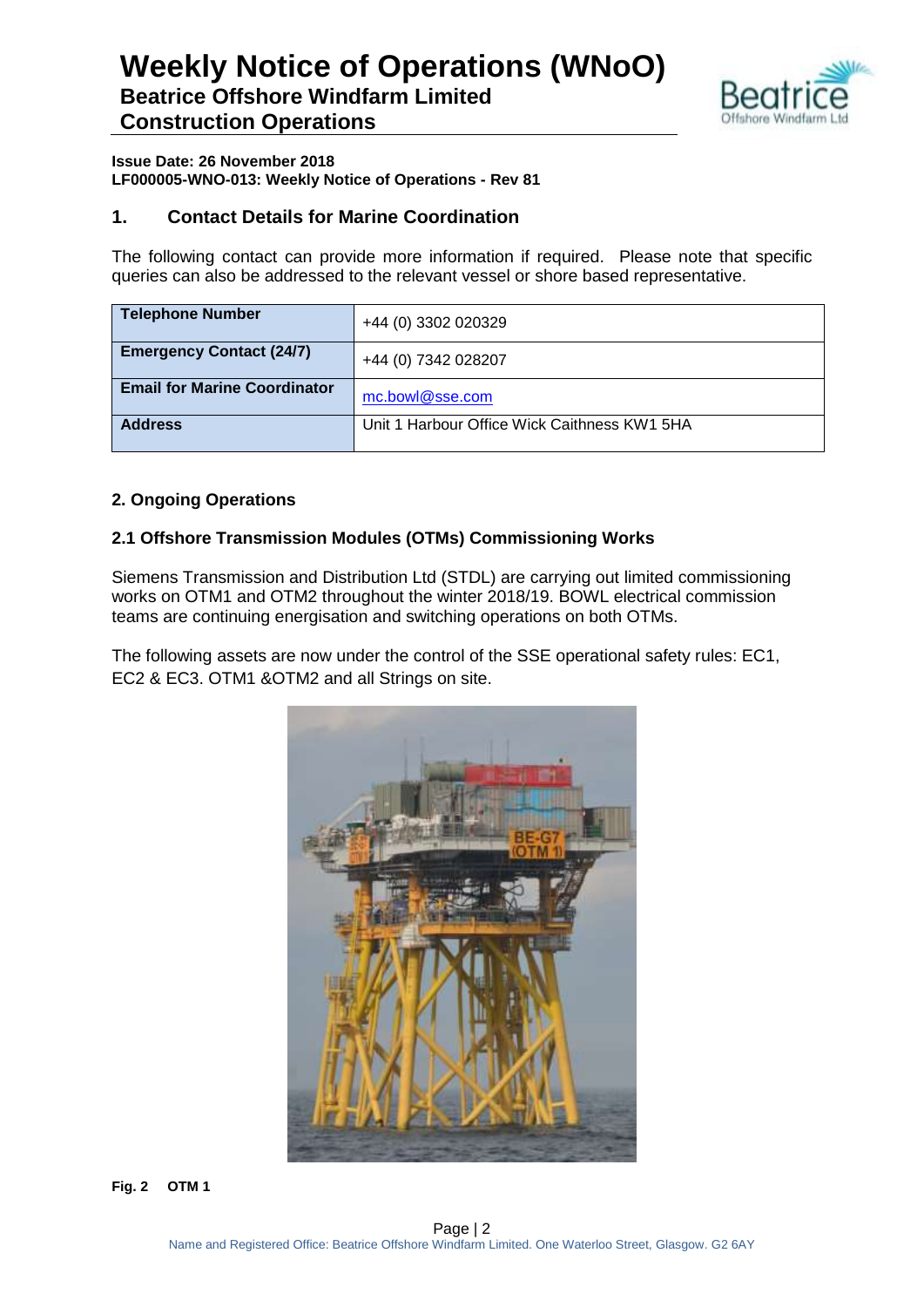

**Beatrice Offshore Windfarm Limited Construction Operations**

**Issue Date: 26 November 2018 LF000005-WNO-013: Weekly Notice of Operations - Rev 81**



**Fig. 3 OTM 2**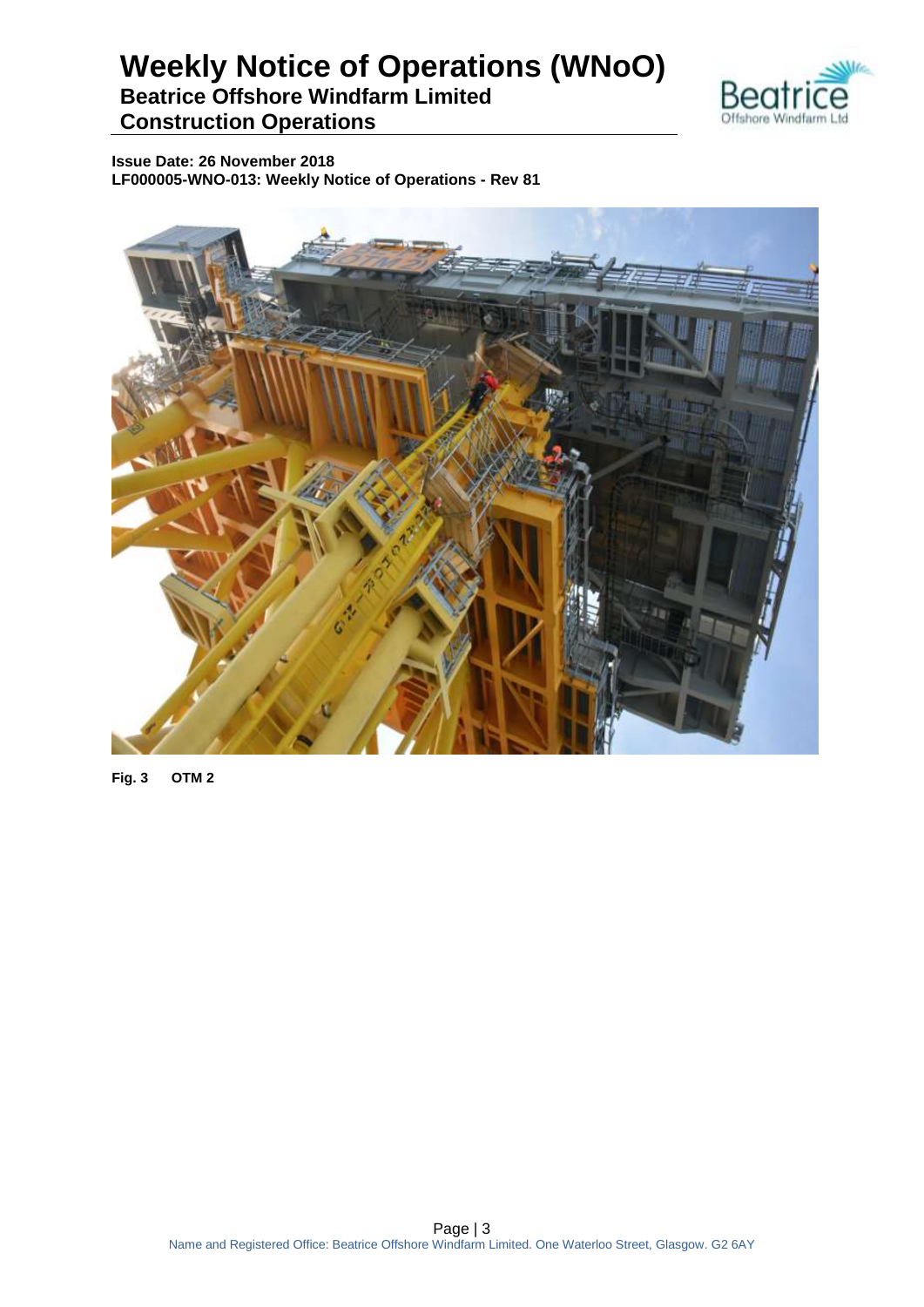

**Issue Date: 26 November 2018 LF000005-WNO-013: Weekly Notice of Operations - Rev 81**

#### **2.2 Offshore Installation of Wind Turbines**

Siemens Gamesa Renewable Energy (SGRE) will supply and install 84 x 7.0 MW wind turbines in the Beatrice Offshore Windfarm (BOWL). Wind turbine installation and commissioning works commenced offshore during July 2018, with completion of the installation expected in the Spring of 2019.



**Fig. 4 Locations of WTG in the BOWL Construction Site**

#### **Table 1 WTG Installation and Commissioning Progress**

**Turbine installation completed at: 36 Locations**

| Turbine commissioning complete at: 32 Locations |  |  |
|-------------------------------------------------|--|--|
|-------------------------------------------------|--|--|

| <b>Location ID</b> | <b>Latitude WGS84</b> | <b>Longitude WGS84</b> | <b>WTG Installed</b> | <b>WTG</b><br><b>Commissioned</b> |
|--------------------|-----------------------|------------------------|----------------------|-----------------------------------|
| BE-A5              | 58° 12.471' N         | 002° 59.996' W         | 30.10.2018           | 12.11.2018                        |
| BE-B <sub>5</sub>  | 58° 12.687' N         | 002° 58.873' W         | 01.11.2018           | 16.11.2018                        |
| BE-B6              | 58° 13.308' N         | 002° 58.664' W         | 26.11.2018           |                                   |
| BE-B7              | 58° 13.929' N         | 002° 58.456' W         | 25.11.2018           |                                   |
| BE-C4              | 58° 12.307' N         | 002° 57.948' W         | 26.09.2018           | 09.10.2018                        |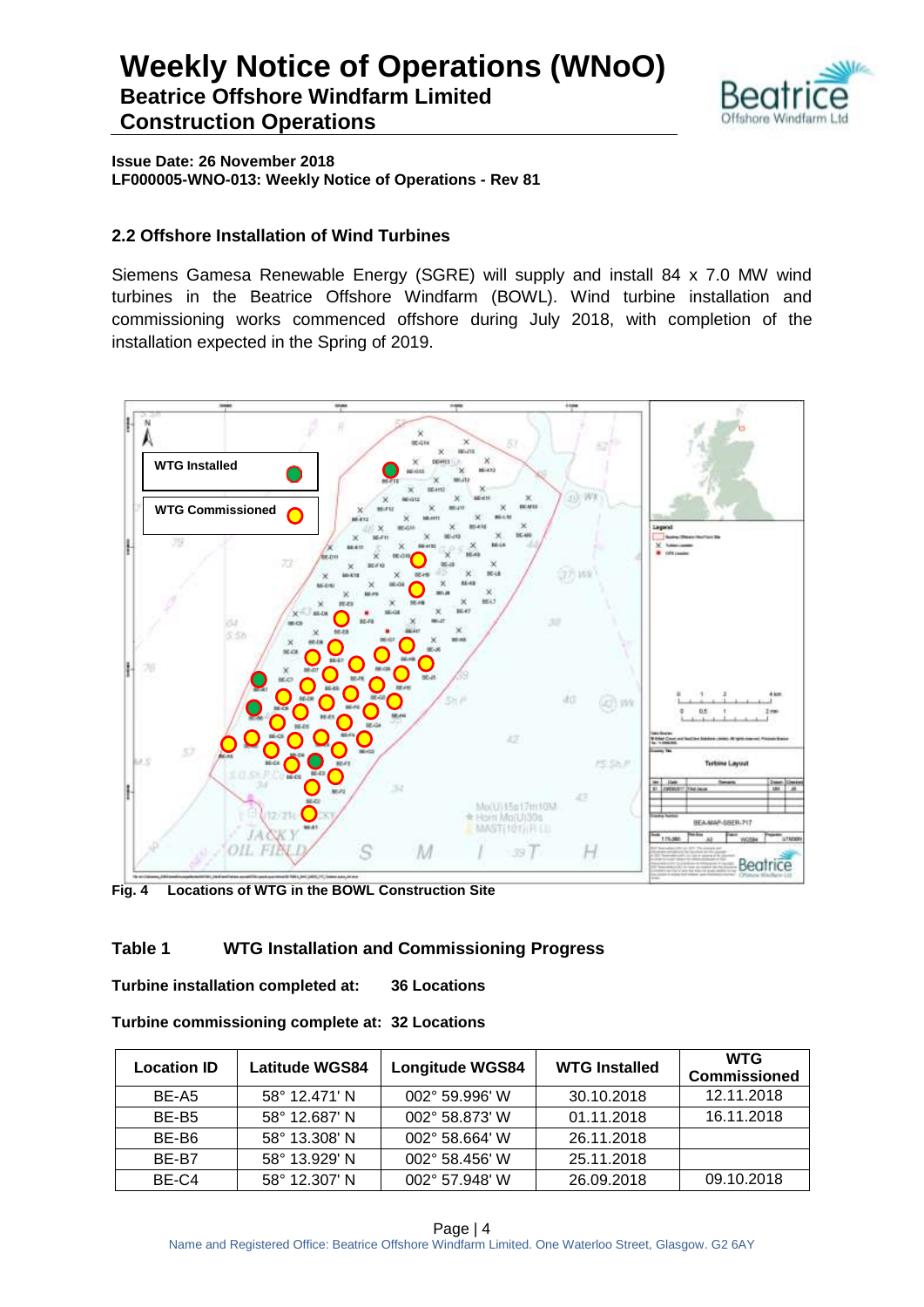

**Issue Date: 26 November 2018**

**LF000005-WNO-013: Weekly Notice of Operations - Rev 81**

| <b>Location ID</b>         | <b>Latitude WGS84</b>          | <b>Longitude WGS84</b> | <b>WTG Installed</b>     | <b>WTG</b>                        |
|----------------------------|--------------------------------|------------------------|--------------------------|-----------------------------------|
| BE-C5                      | 58° 12.902' N                  | 002° 57.749' W         | 03.10.2018               | <b>Commissioned</b><br>28.10.2018 |
| BE-C6                      | 58° 13.524' N                  | 002° 57.541' W         | 19.10.2018               | 05.11.2018                        |
| BE-C7                      | 58° 14.144' N                  | 002° 57.332' W         |                          |                                   |
| BE-C8                      | 58° 14.766' N                  | 002° 57.124' W         |                          |                                   |
| BE-C9                      | 58° 15.386' N                  | 002° 56.915' W         |                          |                                   |
| BE-D <sub>3</sub>          | 58° 11.995' N                  | 002° 57.002' W         | 20.08.2018               | 03.09.2018                        |
| BE-D4                      | 58° 12.497' N                  | 002° 56.834' W         |                          | 11.10.2018                        |
|                            |                                | 002° 56.626' W         | 28.09.2018               | 22.10.2018                        |
| BE-D <sub>5</sub><br>BE-D6 | 58° 13.117' N<br>58° 13.739' N | 002° 56.417' W         | 06.10.2018               | 16.11.2018                        |
| BE-D7                      | 58° 14.359' N                  | 002° 56.209' W         | 18.10.2018<br>15.10.2018 | 28.10.2018                        |
|                            |                                |                        |                          |                                   |
| BE-D8                      | 58° 14.981' N                  | 002° 55.999' W         |                          |                                   |
| BE-D9                      | 58° 15.602' N                  | 002° 55.790' W         |                          |                                   |
| <b>BE-D10</b>              | 58° 16.223' N                  | 002° 55.582' W         |                          |                                   |
| <b>BE-D11</b>              | 58° 16.844' N                  | 002° 55.373' W         |                          |                                   |
| BE-E1                      | 58° 10.900' N                  | 002° 56.256' W         | 08.10.2018               | 22.10.2018                        |
| BE-E2                      | 58° 11.470' N                  | 002° 56.128' W         | 02.09.2018               | 15.09.2018                        |
| BE-E3                      | 58° 12.090' N                  | 002° 55.920' W         | 17.11.2018               |                                   |
| BE-E4                      | 58° 12.712' N                  | 002° 55.710' W         | 05.11.2018               | 21.11.2018                        |
| BE-E5                      | 58° 13.333' N                  | 002° 55.502' W         | 08.09.2018               | 19.09.2018                        |
| BE-E6                      | 58° 13.954' N                  | 002° 55.293' W         | 09.09.2018               | 06.10.2018                        |
| BE-E7                      | 58° 14.575' N                  | 002° 55.084' W         | 06.09.2018               | 17.09.2018                        |
| BE-E8                      | 58° 15.196' N                  | 002° 54.875' W         | 14.10.2018               | 29.10.2018                        |
| BE-E9                      | 58° 15.817' N                  | 002° 54.665' W         |                          |                                   |
| <b>BE-E10</b>              | 58° 16.438' N                  | 002° 54.456' W         |                          |                                   |
| <b>BE-E11</b>              | 58° 17.059' N                  | 002° 54.247' W         |                          |                                   |
| <b>BE-E12</b>              | 58° 17.680' N                  | 002° 54.037' W         |                          |                                   |
| BE-F2                      | 58° 11.685' N                  | 002° 55.005' W         | 23.07.2018               | 06.08.2018                        |
| BE-F3                      | 58° 12.306' N                  | 002° 54.796' W         | 01.09.2018               | 12.09.2018                        |
| BE-F4                      | 58° 12.927' N                  | 002° 54.588' W         | 15.09.2018               | 28.09.2018                        |
| BE-F5                      | 58° 13.548' N                  | 002° 54.378' W         | 22.08.2018               | 13.09.2018                        |
| BE-F6                      | 58° 14.168' N                  | 002° 54.169' W         | 23.08.2018               | 09.08.2018                        |
| BE-F9                      | 58° 16.031' N                  | 002° 53.540' W         |                          |                                   |
| <b>BE-F10</b>              | 58° 16.653' N                  | 002° 53.330' W         |                          |                                   |
| <b>BE-F11</b>              | 58° 17.274' N                  | 002° 53.120' W         |                          |                                   |
| BE-F12                     | 58° 17.894' N                  | 002° 52.911' W         |                          |                                   |
| BE-F13                     | 58° 18.516' N                  | 002° 52.701' W         | 11.11.2018               |                                   |
| BE-G3                      | 58° 12.544' N                  | 002° 53.726' W         | 14.08.2018               | 25.08.2018                        |
| BE-G4                      | 58° 13.142' N                  | 002° 53.464' W         | 12.08.2018               | 24.08.2018                        |
| BE-G5                      | 58° 13.762' N                  | 002° 53.254' W         | 02.08.2018               | 22.08.2018                        |
| BE-G6                      | 58° 14.384' N                  | 002° 53.044' W         | 24.07.2018               | 23.08.2018                        |
| BE-G8                      | 58° 15.625' N                  | 002° 52.625' W         |                          |                                   |
| BE-G9                      | 58° 16.247' N                  | 002° 52.415' W         |                          |                                   |
| <b>BE-G10</b>              | 58° 16.867' N                  | 002° 52.204' W         |                          |                                   |
| <b>BE-G11</b>              | 58° 17.488' N                  | 002° 51.994' W         |                          |                                   |
| <b>BE-G12</b>              | 58° 18.109' N                  | 002° 51.784' W         |                          |                                   |
| <b>BE-G13</b>              | 58° 18.730' N                  | 002° 51.574' W         |                          | Blades to be<br>installed         |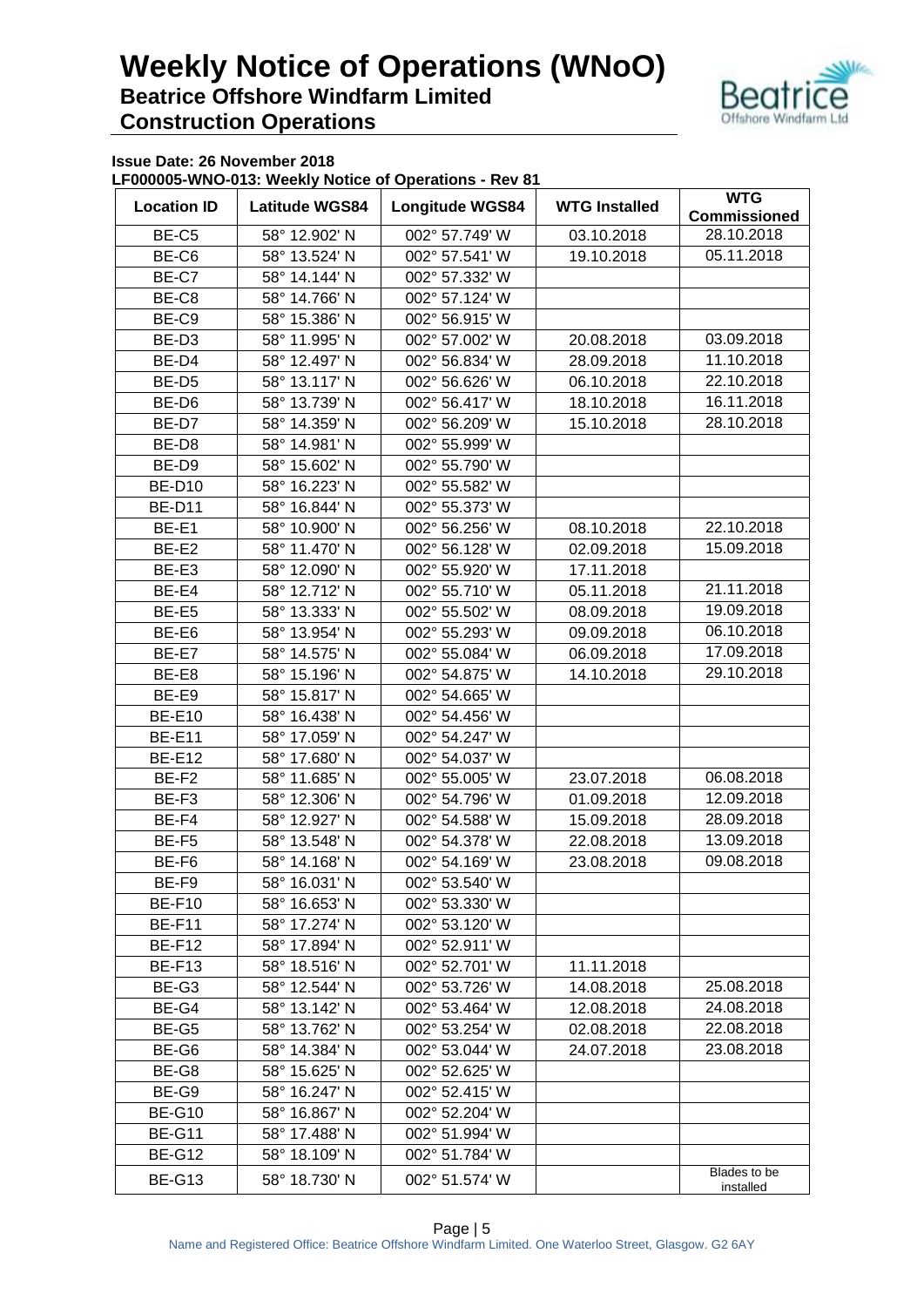

**Issue Date: 26 November 2018**

#### **LF000005-WNO-013: Weekly Notice of Operations - Rev 81**

| <b>Location ID</b> | <b>Latitude WGS84</b> | <b>Longitude WGS84</b> | <b>WTG Installed</b> | <b>WTG</b><br><b>Commissioned</b> |
|--------------------|-----------------------|------------------------|----------------------|-----------------------------------|
| <b>BE-G14</b>      | 58° 19.351' N         | 002° 51.362' W         |                      |                                   |
| BE-H4              | 58° 13.356' N         | 002° 52.339' W         | 31.07.2018           | 20.08.2018                        |
| BE-H <sub>5</sub>  | 58° 13.977' N         | 002° 52.130' W         | 20.07.2018           | 03.08.2018                        |
| BE-H <sub>6</sub>  | 58° 14.598' N         | 002° 51.920' W         | 19.07.2018           | 01.08.2018                        |
| BE-H7              | 58° 15.219' N         | 002° 51.709' W         |                      |                                   |
| BE-H8              | 58° 15.840' N         | 002° 51.499' W         | 16.08.2018           | 24.11.2018                        |
| BE-H9              | 58° 16.461' N         | 002° 51.289' W         | 17.09.2018           | 24.11.2018                        |
| <b>BE-H10</b>      | 58° 17.082' N         | 002° 51.079' W         |                      |                                   |
| <b>BE-H11</b>      | 58° 17.703' N         | 002° 50.867' W         |                      |                                   |
| <b>BE-H12</b>      | 58° 18.324' N         | 002° 50.657' W         |                      |                                   |
| <b>BE-H13</b>      | 58° 18.944' N         | 002° 50.446' W         |                      |                                   |
| BE-J5              | 58° 14.192' N         | 002° 51.005' W         | 14.07.2018           | 10.08.2018                        |
| BE-J6              | 58° 14.812' N         | 002° 50.795' W         |                      |                                   |
| BE-J7              | 58° 15.433' N         | 002° 50.585' W         |                      |                                   |
| BE-J8              | 58° 16.055' N         | 002° 50.373' W         |                      |                                   |
| BE-J9              | 58° 16.675' N         | 002° 50.163' W         |                      |                                   |
| <b>BE-J10</b>      | 58° 17.296' N         | 002° 49.952' W         |                      |                                   |
| <b>BE-J11</b>      | 58° 17.917' N         | 002° 49.741' W         |                      |                                   |
| <b>BE-J12</b>      | 58° 18.538' N         | 002° 49.530' W         |                      |                                   |
| <b>BE-J13</b>      | 58° 19.159' N         | 002° 49.319' W         |                      |                                   |
| BE-K6              | 58° 15.027' N         | 002° 49.669' W         |                      |                                   |
| BE-K7              | 58° 15.648' N         | 002° 49.459' W         |                      |                                   |
| BE-K8              | 58° 16.269' N         | 002° 49.247' W         |                      |                                   |
| BE-K9              | 58° 16.890' N         | 002° 49.036' W         |                      |                                   |
| <b>BE-K10</b>      | 58° 17.510' N         | 002° 48.825' W         |                      |                                   |
| <b>BE-K11</b>      | 58° 18.131' N         | 002° 48.614' W         |                      |                                   |
| <b>BE-K12</b>      | 58° 18.752' N         | 002° 48.403' W         |                      |                                   |
| BE-L7              | 58° 15.862' N         | 002° 48.333' W         |                      |                                   |
| BE-L8              | 58° 16.482' N         | 002° 48.122' W         |                      |                                   |
| BE-L9              | 58° 17.104' N         | 002° 47.910' W         |                      |                                   |
| <b>BE-L10</b>      | 58° 17.724' N         | 002° 47.698' W         |                      |                                   |
| BE-M9              | 58° 17.317' N         | 002° 46.784' W         |                      |                                   |
| <b>BE-M10</b>      | 58° 17.938' N         | 002° 46.571' W         |                      |                                   |

#### **2.2.1 Activity Description**

On behalf of BOWL, Siemens Gamesa Renewable Energy (SGRE) will supply 84 x SWT -7.0- 154, 7MW Wind Turbine Generators to the laydown and assembly yard at Nigg Energy Park, in the Moray Firth.

Following pre-assembly, five sets of WTGs will be loaded onto the Offshore Installation / Jack up vessel Pacific Orca. The vessel will transport the WTGs to the BOWL construction site, installing each of the structures in a pre-programmed installation sequence.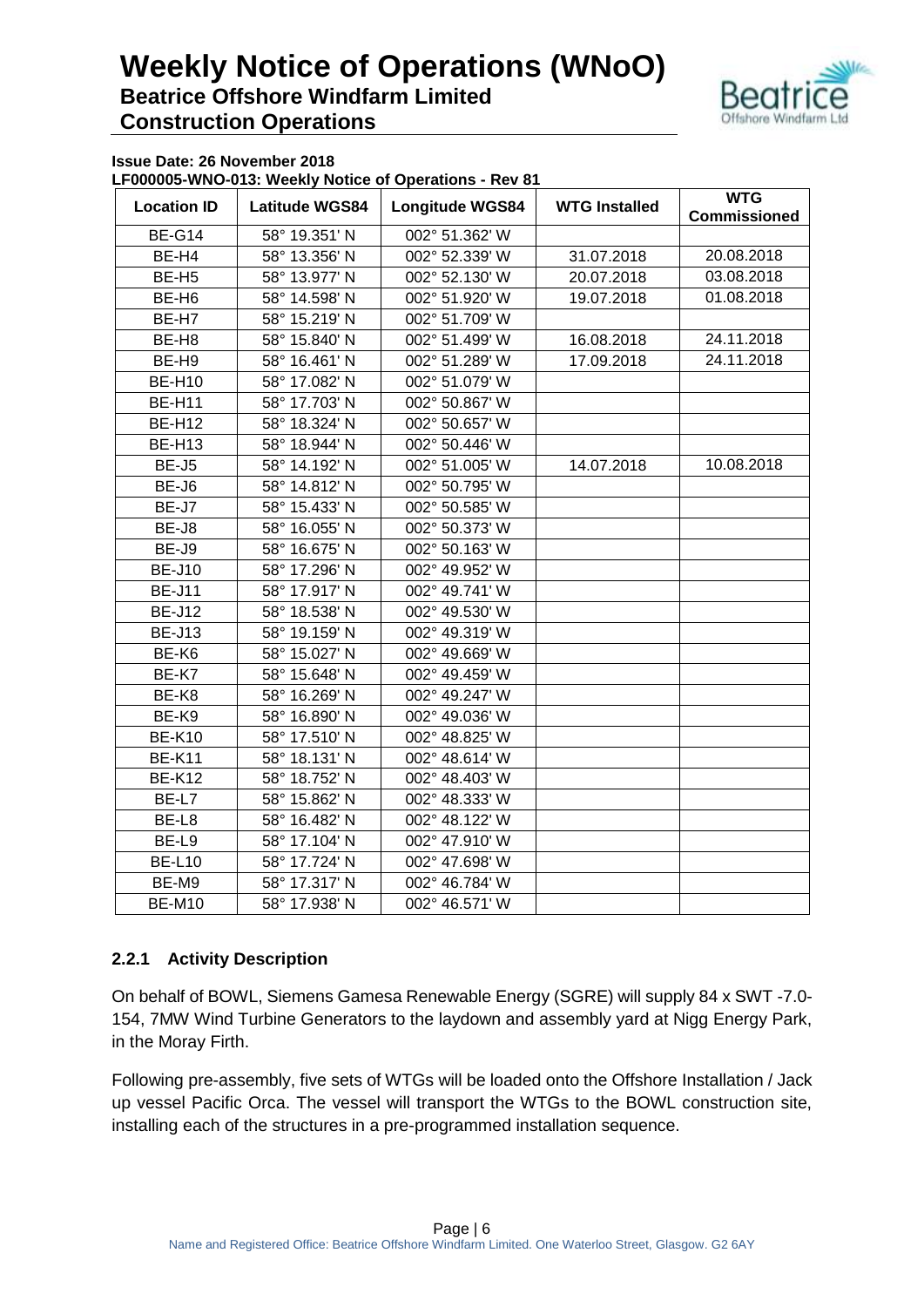

**Issue Date: 26 November 2018 LF000005-WNO-013: Weekly Notice of Operations - Rev 81**

The commissioning works will be carried out using a combination of the Walk to Work (W2W) vessel Island Crown and crew transfer vessels (CTVs), Fob Swath 3 and Seacat Resolute.

SGRE will also install and commission the Supervisory Control and Data Acquisition (SCADA) system for the operation of the WTGs.



**Fig. 5 Siemens SWT-7.0-154 WTG installed at Beatrice OWF**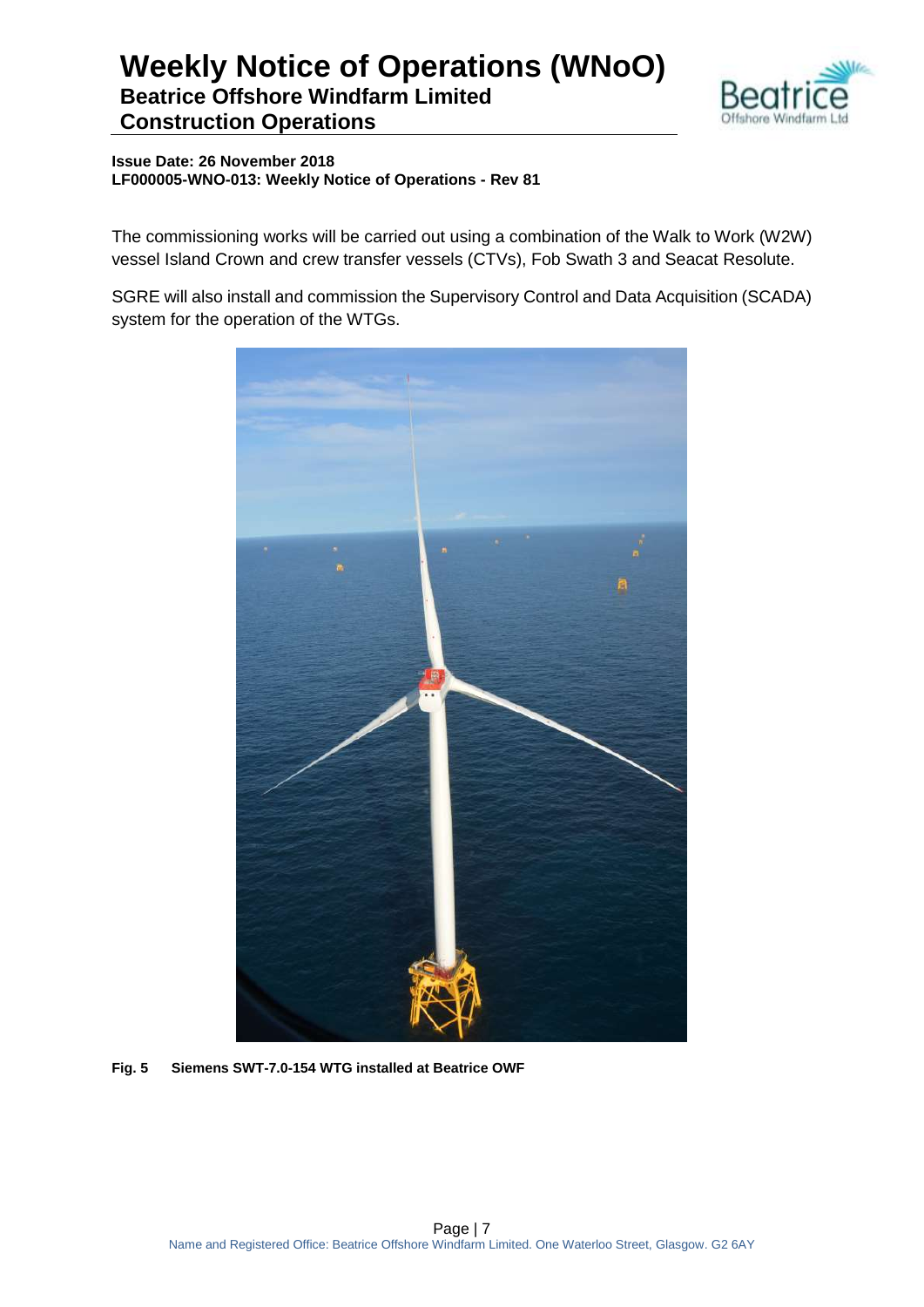

**Issue Date: 26 November 2018 LF000005-WNO-013: Weekly Notice of Operations - Rev 81**

#### **2.2.2 Vessels Involved in Activity**

The Offshore Supply Vessel / Jack-up Pacific Orca will carry out the installation of the 84 WTG. The commissioning works for the WTG will then be carried out using the W2W vessel Island Crown and CTVs Seacat Resolute and Fob Swath 3.

|                                            | <b>Pacific Orca</b>                                                                                                                                                                           |  |
|--------------------------------------------|-----------------------------------------------------------------------------------------------------------------------------------------------------------------------------------------------|--|
| <b>General Description and Dims</b>        | Offshore Installation / Jack up Vessel 161m x 49m                                                                                                                                             |  |
| <b>Call Sign:</b>                          | 5BRE3                                                                                                                                                                                         |  |
| <b>MMSI:</b>                               | 210548000                                                                                                                                                                                     |  |
| <b>Onshore Representative:</b>             | Gert Christensen, Marine Operation Manager<br>Siemens Gamesa Renewable Energy A/S<br>Fiskergade 1-9, 7100 Vejle, Denmark<br>Mobile: +45 24295577<br>mailto:gert.christensen@siemensgamesa.com |  |
|                                            |                                                                                                                                                                                               |  |
| <b>Island Crown</b>                        |                                                                                                                                                                                               |  |
| <b>General Description and Dimensions:</b> | Accommodation and 'Walk to Work' vessel<br>L:96.8m / B:20m                                                                                                                                    |  |
| <b>Call Sign:</b>                          | LACO <sub>8</sub>                                                                                                                                                                             |  |
| <b>MMSI:</b>                               | 257245000                                                                                                                                                                                     |  |
| <b>Onshore Representative:</b>             | Gert Christensen, Marine Operation Manager<br>Siemens Gamesa Renewable Energy A/S<br>Fiskergade 1-9, 7100 Vejle, Denmark<br>Mobile: +45 24295577<br>mailto:gert.christensen@siemensgamesa.com |  |
| 经应用的                                       |                                                                                                                                                                                               |  |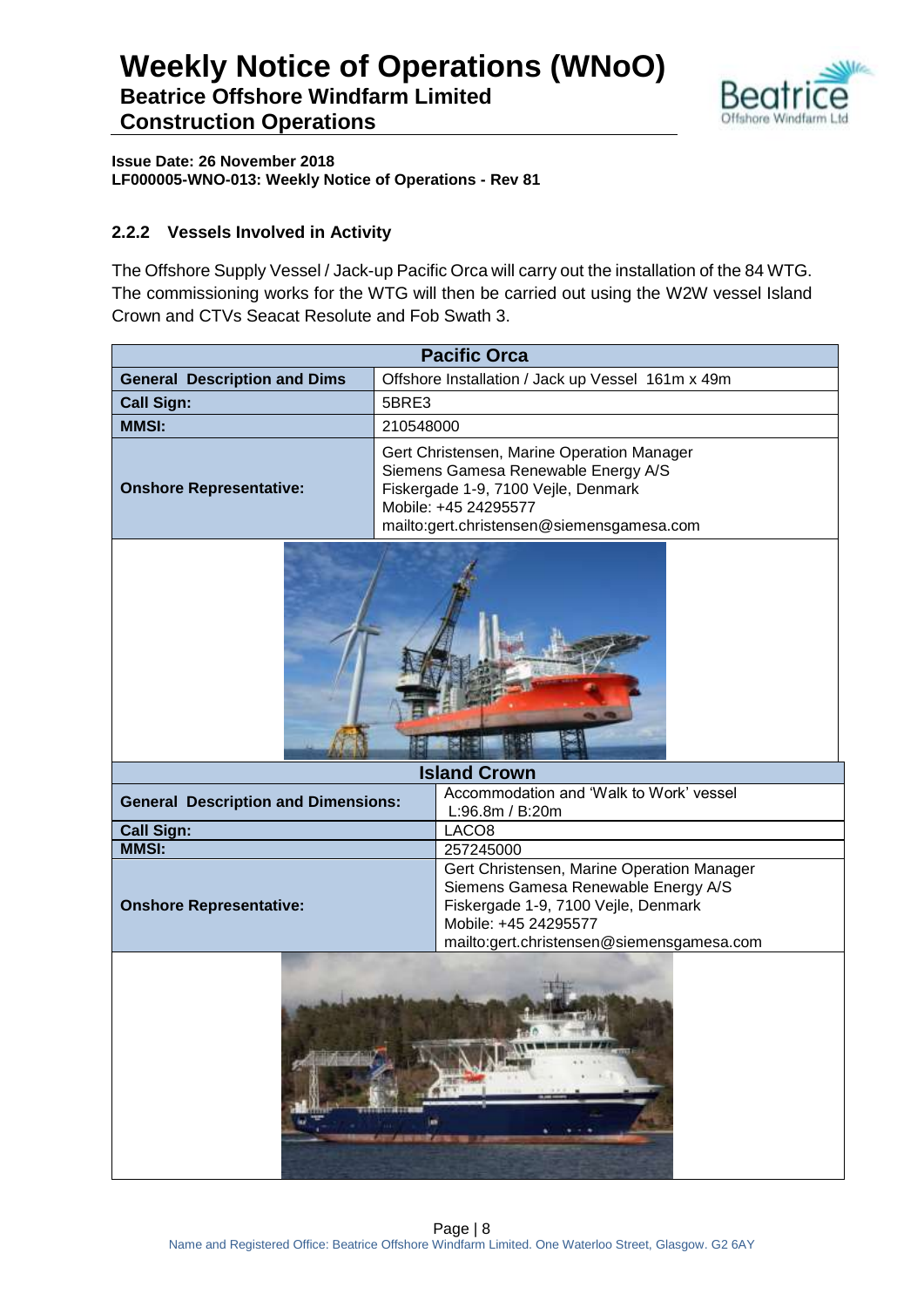

### **Beatrice Offshore Windfarm Limited Construction Operations**

#### **Issue Date: 26 November 2018**

**LF000005-WNO-013: Weekly Notice of Operations - Rev 81**

| <b>Fob Swath 3</b>                         |                                            |  |
|--------------------------------------------|--------------------------------------------|--|
| <b>General Description and Dimensions:</b> | Crew Transfer Vessel (CTV)                 |  |
|                                            | L: 25m / B: 11m                            |  |
| <b>Call Sign:</b>                          | OUWY <sub>2</sub>                          |  |
| <b>MMSI:</b>                               | 219460000                                  |  |
|                                            | Gert Christensen, Marine Operation Manager |  |
|                                            | Siemens Gamesa Renewable Energy A/S        |  |
| <b>Onshore Representative:</b>             | Fiskergade 1-9, 7100 Vejle, Denmark        |  |
|                                            | Mobile: +45 24295577                       |  |
|                                            | mailto:gert.christensen@siemensgamesa.com  |  |



| <b>Seacat Resolute</b>                     |                                            |  |  |
|--------------------------------------------|--------------------------------------------|--|--|
| <b>General Description and Dimensions:</b> | Crew Transfer Vessel (CTV)                 |  |  |
|                                            | L: 25m / B: 11m                            |  |  |
| <b>Call Sign:</b>                          | 2FWR9                                      |  |  |
| <b>MMSI:</b>                               | 235094873                                  |  |  |
|                                            | Gert Christensen, Marine Operation Manager |  |  |
|                                            | Siemens Gamesa Renewable Energy A/S        |  |  |
| <b>Onshore Representative:</b>             | Fiskergade 1-9, 7100 Vejle, Denmark        |  |  |
|                                            | Mobile: +45 24295577                       |  |  |
|                                            | mailto:gert.christensen@siemensgamesa.com  |  |  |
|                                            |                                            |  |  |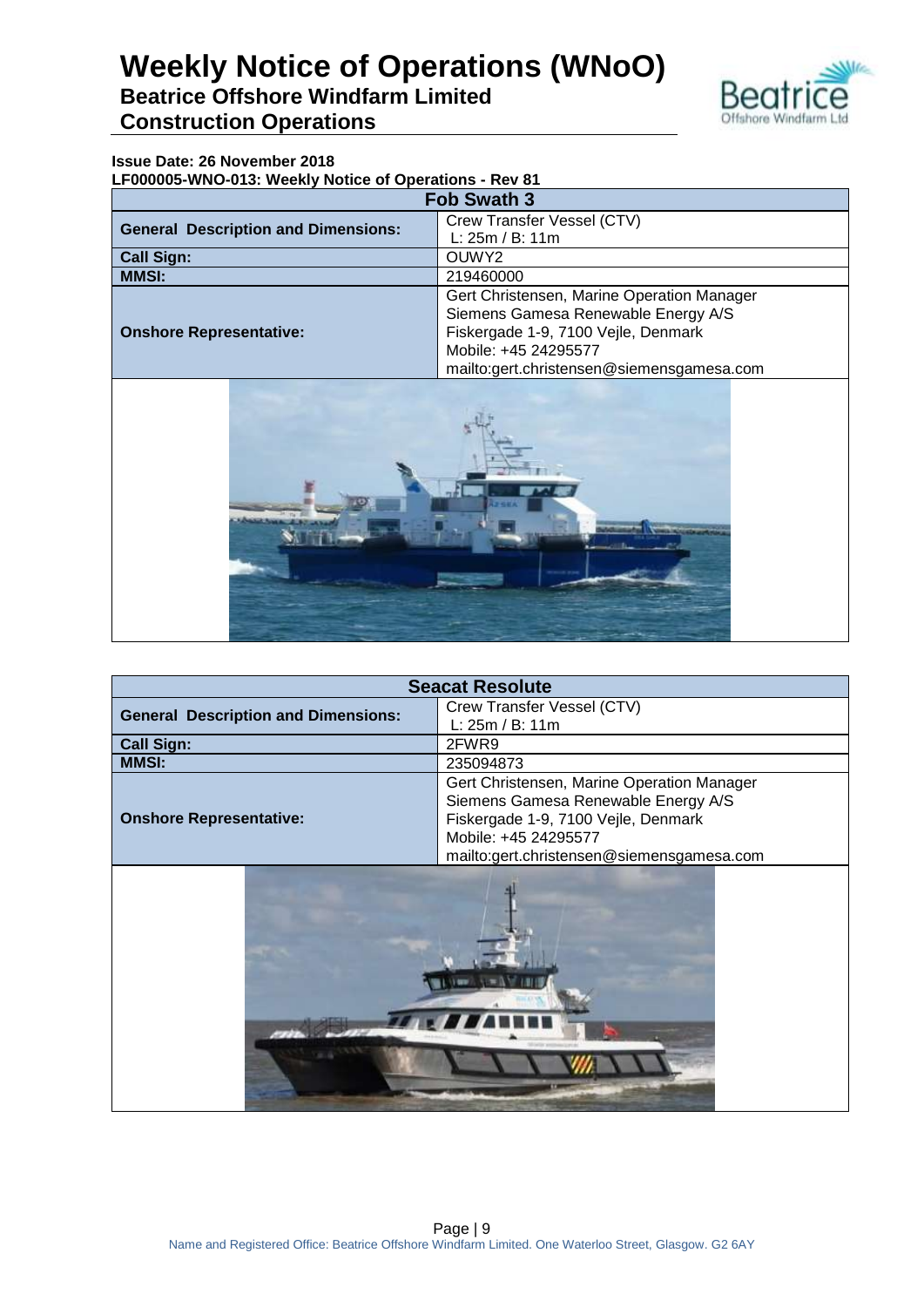

**Issue Date: 26 November 2018 LF000005-WNO-013: Weekly Notice of Operations - Rev 81**

#### **2.3 Operational & Maintenance (O & M)**

The transfer of custody, from project construction to Operations and Maintenance (O & M), of the first six WTG's on the Amber String took place on 7<sup>th</sup> September 2018. The Gold, Blue and Lime Strings are now also under O & M custody.



#### **Fig. 8 Custody of Assets Chart**

Siemens Gamesa Renewable Energy (SGRE) has taken over operational control of the scheduled maintenance and troubleshooting of the WTGs on the Amber, Gold, Blue and Lime String Assets. To assist them in this regard they have engaged the CTV Seacat Mischief and an Airbus Helicopter H145 aircraft operated by the German company WIKING Helikopter Service GmbH.

The helicopter is based in a temporary hanger at Wick airport and will be used to transport suitably qualified SGRE technicians to work on the turbines when conditions to transfer by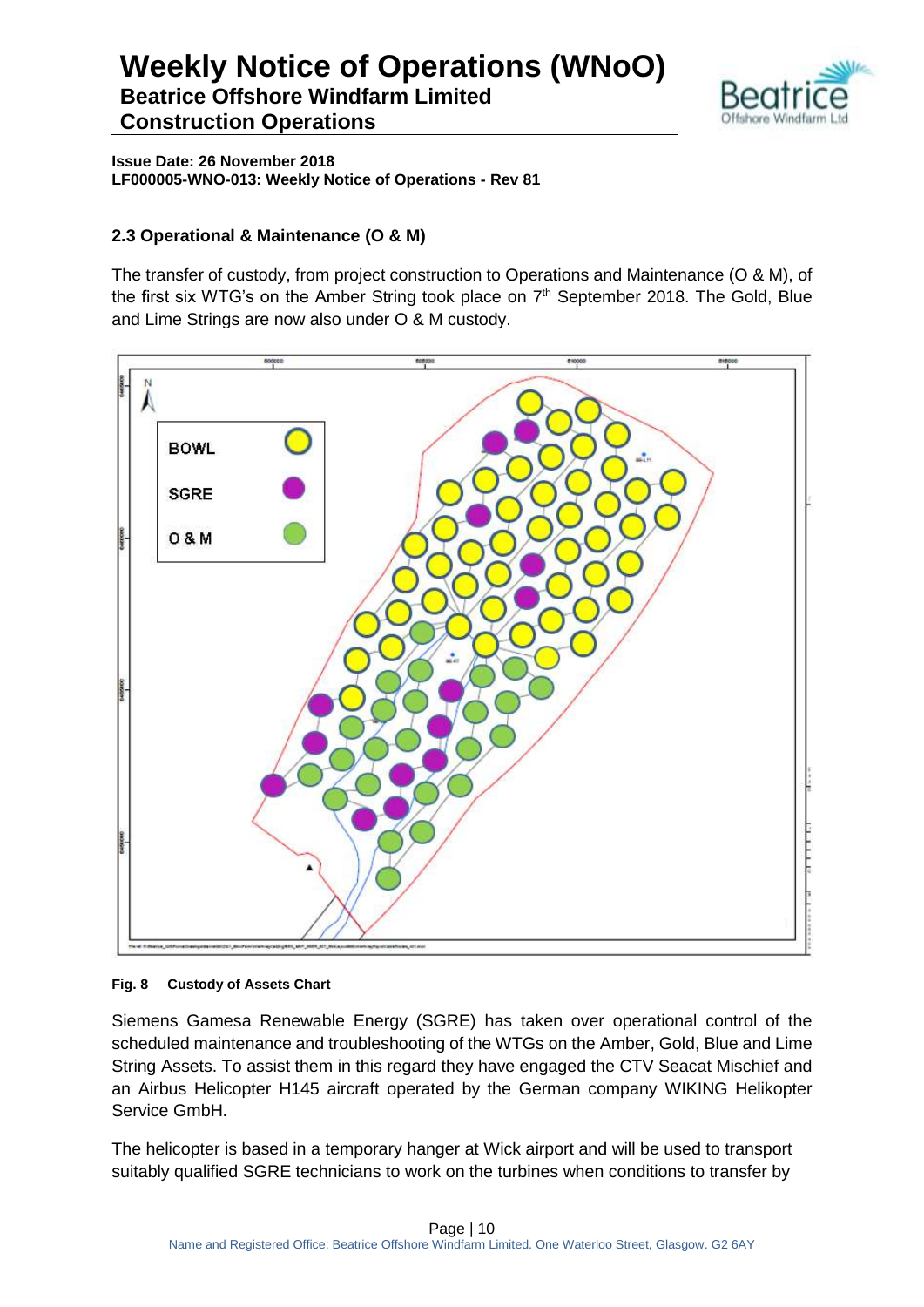

**Issue Date: 26 November 2018 LF000005-WNO-013: Weekly Notice of Operations - Rev 81**

CTV are exceeded, but flying conditions are within limits. The technicians will be transferred to and from the nacelle by heli-hoist.

#### **2.3.1 Vessel & Aircraft Engaged in Activity**

|                                                                                                                                                                                 | <b>Seacat Mischief</b>                                 |  |
|---------------------------------------------------------------------------------------------------------------------------------------------------------------------------------|--------------------------------------------------------|--|
| <b>General Description and Dimensions:</b>                                                                                                                                      | Crew Transfer Vessel (CTV)                             |  |
|                                                                                                                                                                                 | L: 24m / B: 8m                                         |  |
| <b>Call Sign:</b>                                                                                                                                                               | <b>2IXU5</b>                                           |  |
| <b>MMSI:</b>                                                                                                                                                                    | 235113651                                              |  |
|                                                                                                                                                                                 | <b>Martin Baker</b><br><b>Offshore Service Manager</b> |  |
| <b>Onshore Representative:</b>                                                                                                                                                  | Beatrice Offshore Windfarm Ltd                         |  |
|                                                                                                                                                                                 | +44 7921 836268                                        |  |
|                                                                                                                                                                                 | Martin.baker@siemensgamesa.com                         |  |
|                                                                                                                                                                                 |                                                        |  |
|                                                                                                                                                                                 | <b>Wiking Helicopter H145</b>                          |  |
| Airbus H145. Twin-engine, multi-purpose helicopter. LOA<br>13.63 x 3.29 x 4.00m<br><b>General Description and Dimensions:</b><br>Rotor diameter 11.0m                           |                                                        |  |
| WHS2AF "Wiking Alpha Foxtrot"<br><b>Call Sign:</b>                                                                                                                              |                                                        |  |
| <b>Martin Baker</b><br><b>Offshore Service Manager</b><br>Beatrice Offshore Windfarm Ltd<br><b>Onshore Representative:</b><br>+44 7921 836268<br>Martin.baker@siemensgamesa.com |                                                        |  |
| <b>MIXING</b>                                                                                                                                                                   |                                                        |  |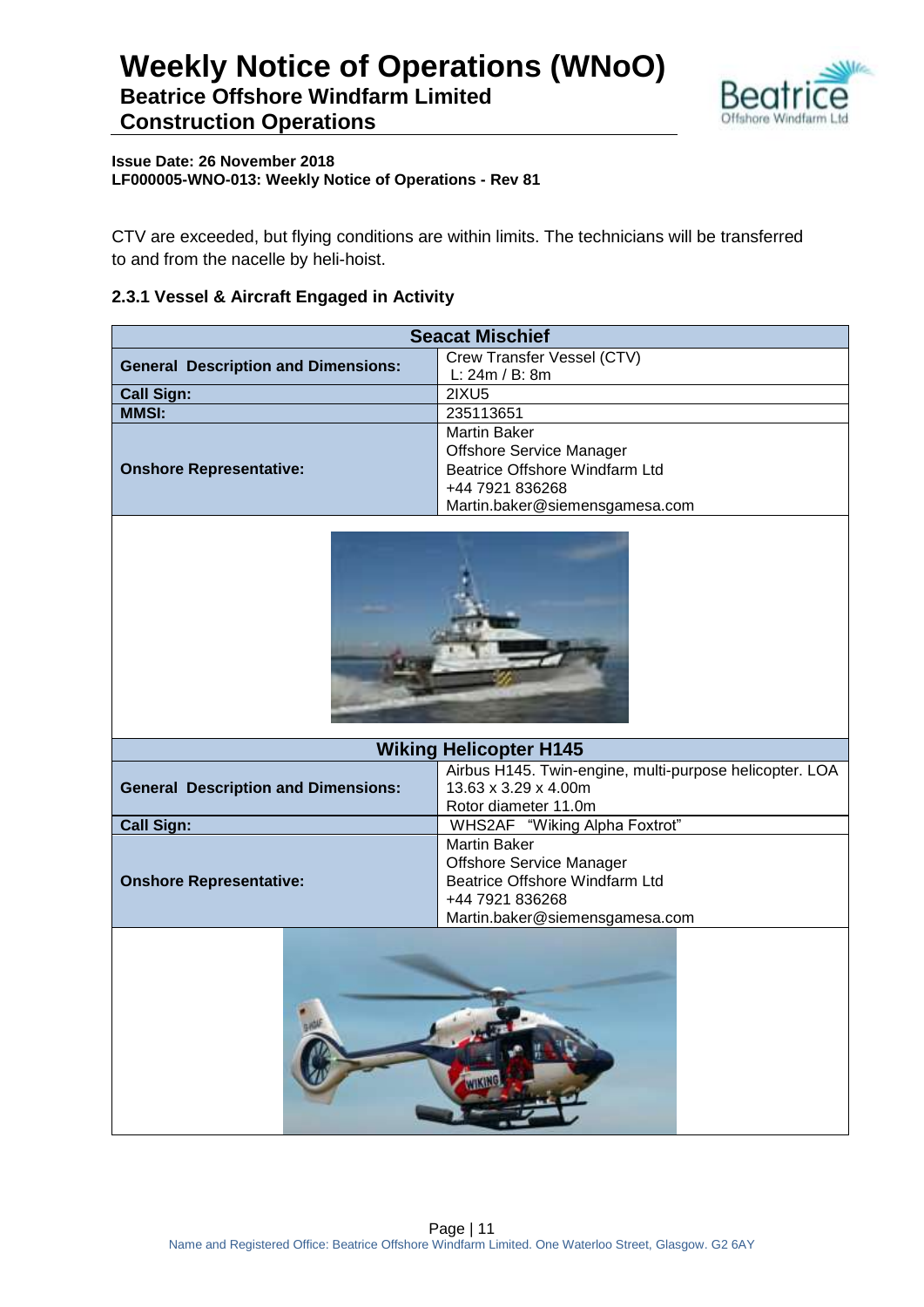

**Issue Date: 26 November 2018 LF000005-WNO-013: Weekly Notice of Operations - Rev 81**

#### **2.4 Scientific Equipment Removal & Service and Re-installation**

The University of Aberdeen intends to service the moorings listed in Table 1 and re-install them in their current locations. There are four sets of acoustic loggers located within the BOWL construction site. No's 160, 161, 162 & 164.The University also intends to install short-term moorings at the locations listed in Table 2. Service works have been completed on the moorings listed in Table 3.

#### Table 1

| Name | As laid coordinates<br>(WGS84 datum) |                | Characteristics                  |
|------|--------------------------------------|----------------|----------------------------------|
| 17   | 57° 57.763'N                         | 003° 31.245' W | Subsurface with acoustic release |
| 42   | 57° 52.345'N                         | 003°29.043' W  | Subsurface with acoustic release |
| 45   | 57° 57.266' N                        | 003°16.088' W  | Subsurface with acoustic release |
| 89   | 57° 56.052' N                        | 003° 38.235' W | Subsurface with acoustic release |
| 160  | 58° 17.648'N                         | 002° 49.931'W  | Subsurface with transponder      |
| 161  | 58° 13.000' N                        | 002° 56.011' W | Subsurface with transponder.     |
| 162  | 58° 18.176' N                        | 002° 54.124' W | Subsurface with transponder.     |
| 164  | 58° 12.817' N                        | 002° 51.694' W | Subsurface with transponder      |

The University also intends to install short-term moorings at the following locations.

#### Table 2

| <b>Name</b> | As laid coordinates<br>(WGS84 datum) |                         | Characteristics |
|-------------|--------------------------------------|-------------------------|-----------------|
| 230         | 58°11.820' N                         | $002^{\circ}$ 52.920'W  | Subsurface      |
| 231         | 58°11.490'N                          | $002^{\circ}$ 52.140' W | Subsurface      |
| 232         | 58°11.130' N                         | 002° 51.360' W          | Subsurface      |

#### **Completed mooring service works.**

#### **Table 3**

| <b>Name</b> | As laid coordinates<br>(WGS84 datum) |              | Characteristics                                           |
|-------------|--------------------------------------|--------------|-----------------------------------------------------------|
| ◠           | 57° 44.073'N                         | 003°19.802'W | Surface marked (dhan, 12' aluminium &<br>Radar reflector) |
|             | $57^{\circ}$ 41.373'N                | 003°05.570'W | Surface marked (dhan, 12' aluminium &<br>Radar reflector  |

The moorings support sound recording equipment and acoustic loggers that record echolocation clicks of dolphins and porpoises (see images as the foot of this notice) Subsurface moorings fitted with acoustic releases extend no more than three metres vertically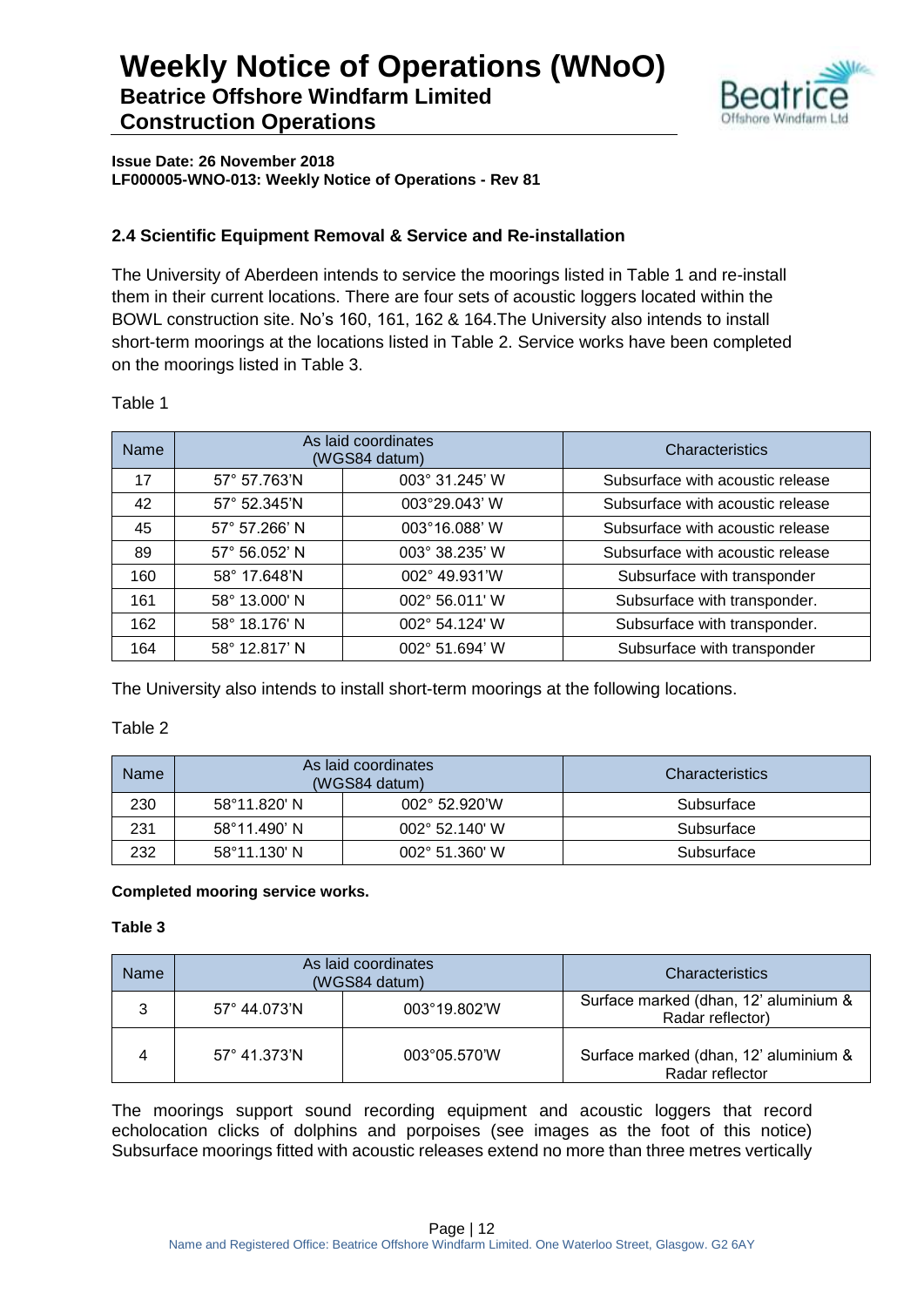

#### **Issue Date: 26 November 2018 LF000005-WNO-013: Weekly Notice of Operations - Rev 81**

from the seabed. Subsurface moorings without acoustic releases extend no more than two metres vertically from the seabed.

All forthcoming works will be carried out by Moray First Marine Ltd using the MV Waterfall or MV Coral Wind. The works will commence as soon as possible, subject to weather.

#### **2.4.1 Vessels Engaged in Activity**

| Waterfall                                  |                                              |  |  |  |
|--------------------------------------------|----------------------------------------------|--|--|--|
| <b>General Description and Dimensions:</b> | Workboat, UK MCA Cat.2, 60nm from safe haven |  |  |  |
|                                            | LOA 16m, Beam 6m.                            |  |  |  |
| Call sign:                                 | 2CBT4                                        |  |  |  |
| <b>MMSI:</b>                               | 235071392                                    |  |  |  |
| <b>On Board Contact:</b>                   | Bill Ruck, 07775 802963                      |  |  |  |
| E-mail:                                    | bill@moraymarine.com                         |  |  |  |
|                                            |                                              |  |  |  |



| <b>Coral Wind</b>                          |                                              |  |  |  |
|--------------------------------------------|----------------------------------------------|--|--|--|
| <b>General Description and Dimensions:</b> | Workboat, UK MCA Cat.2, 60nm from safe haven |  |  |  |
|                                            | LOA 14m, Beam 5.1m, Draft 1.2m               |  |  |  |
| Call sign:                                 | 2EMX8                                        |  |  |  |
| <b>MMSI:</b>                               | 235086491                                    |  |  |  |
| <b>On Board Contact:</b>                   | Bill Ruck, 07775 802963                      |  |  |  |
| E-mail:                                    | bill@moraymarine.com                         |  |  |  |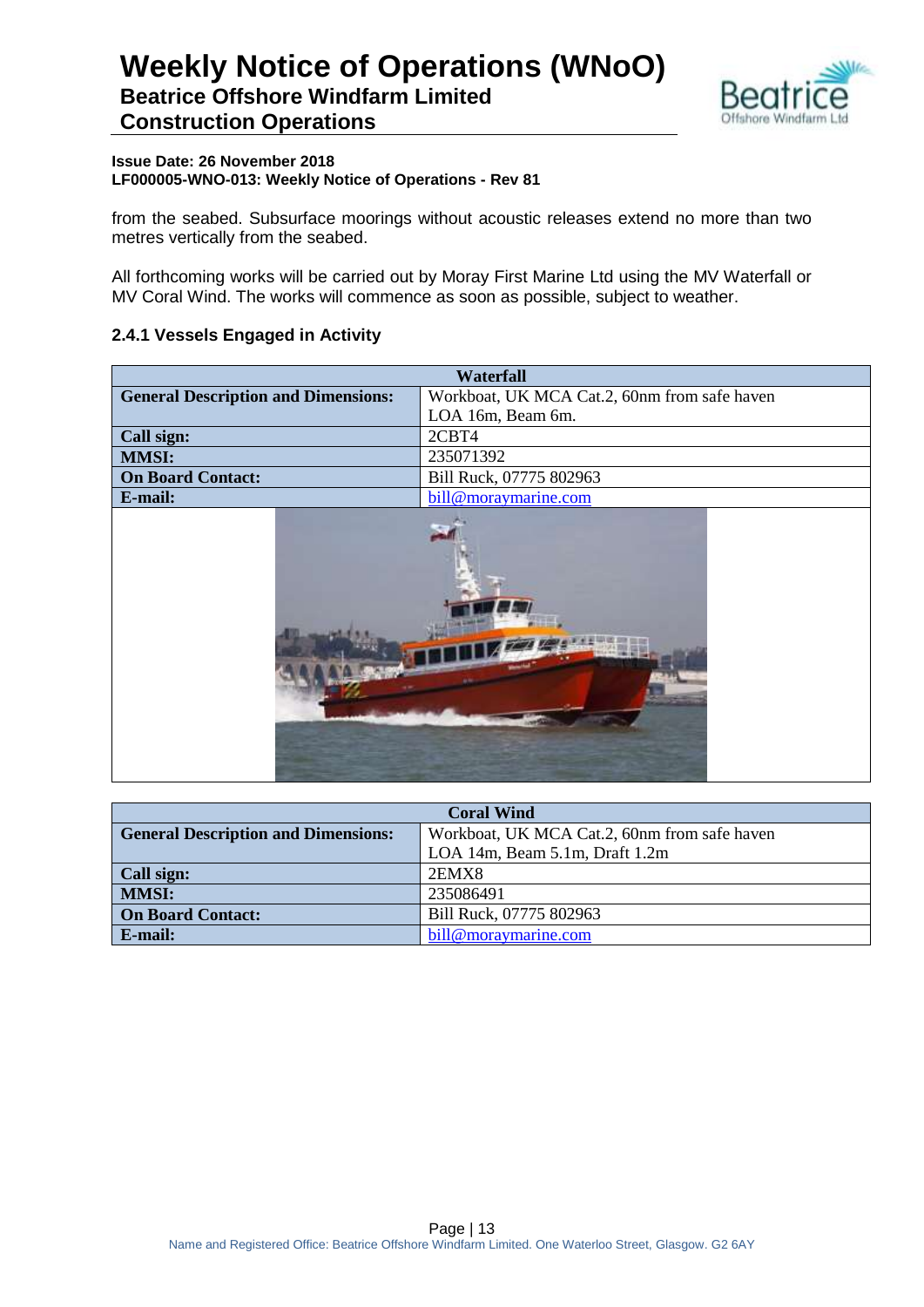

### **Beatrice Offshore Windfarm Limited Construction Operations**

**Issue Date: 26 November 2018 LF000005-WNO-013: Weekly Notice of Operations - Rev 81**



A Notice to Mariners will be issued when the moorings are permanently discontinued.

For information and enquiries please contact:

Tim Candido- Barton, Lighthouse Field Station, University of Aberdeen, George Street, Cromarty, Ross-shire, IV11 8YL. Tel: +44 (0)1381 600548. [t.r.barton@abdn.ac.uk](mailto:t.r.barton@abdn.ac.uk)





Acoustic logger  $(600 \times 95 \text{mm})$ 

Sound Recorder  $(900 \times 170$ mm)



Sound recorder  $(200 \times 60$ mm $)$ 

**Fig. 9 Examples of equipment which the above moorings support**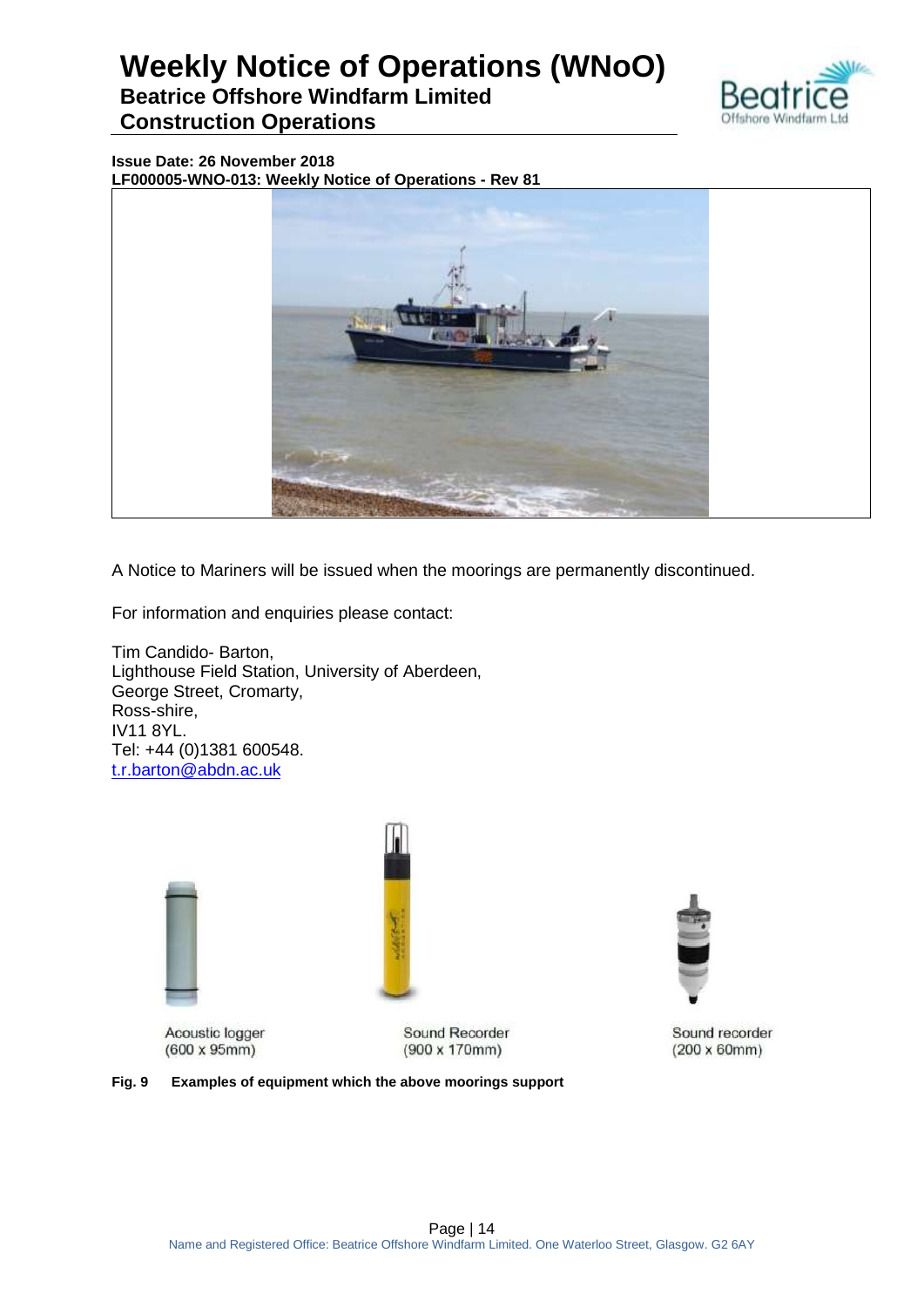### **Weekly Notice of Operations (WNoO) Beatrice Offshore Windfarm Limited**



**Construction Operations**

**Issue Date: 26 November 2018 LF000005-WNO-013: Weekly Notice of Operations - Rev 81**



**Fig. 10 Scientific equipment locations (remaining locations in red)**

#### **3. General Safety Advice**

All vessels engaged in the activity will exhibit appropriate lights and shapes prescribed by the International Regulations for Preventing Collisions at Sea; relative to their operations. All vessels engaged in the activity will also transmit an Automatic Identification System (AIS) message.

The Secretary of State has authorised the use of the following safety zones as per Notice to Mariners LF000005-NTM-004.

- 1. 500 metres radius around each wind turbine, offshore transformer module and / or their substructures and foundations comprising the Beatrice Offshore Wind Farm whilst work is being performed as indicated by the presence of construction vessels.
- 2. 50 metres radius around each wind turbine, offshore transformer module and / or their substructure and foundations installed but waiting to be commissioned as part of the Beatrice Offshore Wind Farm.

ALL VESSELS ARE REQUESTED to give all construction and support vessels a wide berth.

MARINERS ARE REMINDED to navigate with caution and keep continued watch on VHF Ch. 70 / 16 when navigating the area.

The Chart shown on page 19 below, shows the indicative transit routes and site entry gates for vessels entering the construction site from either the port of Wick (North) and Cromarty / Nigg (South) to avoid the highest density areas of static fishing gear.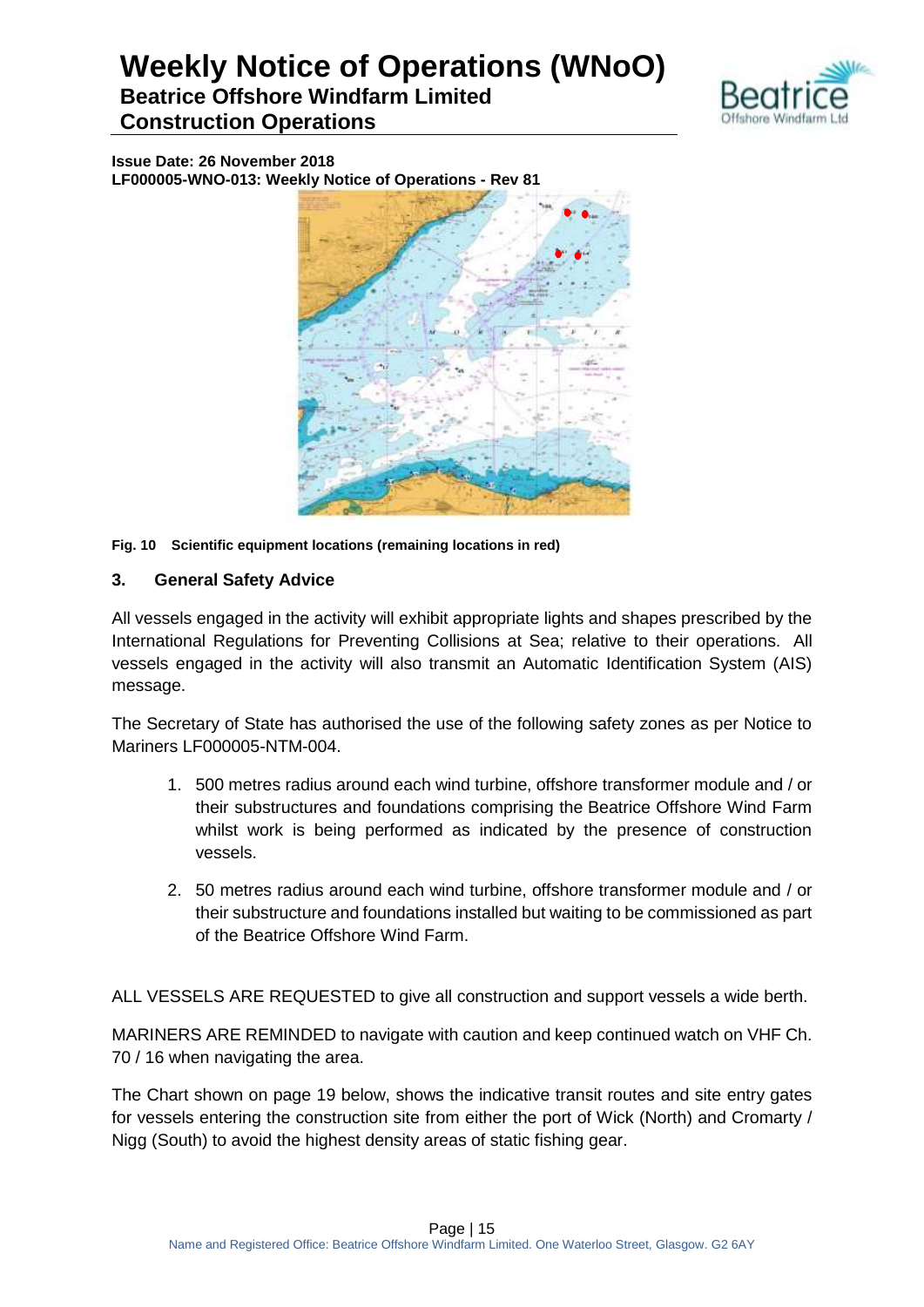

#### **Issue Date: 26 November 2018 LF000005-WNO-013: Weekly Notice of Operations - Rev 81 4. Guard Vessel Deployment**

The guard vessel currently on site is Seagull and she can be contacted on Ch. 16 VHF

| <b>Project:</b><br>Beatrice Offshore Windfarm Guard Vessel Deployment. |                                                                      |  |  |
|------------------------------------------------------------------------|----------------------------------------------------------------------|--|--|
| <b>Contractor:</b>                                                     | SHL                                                                  |  |  |
| <b>Contract Purpose:</b>                                               | Guard Vessel for the Windfarm site.                                  |  |  |
| Area:                                                                  | BOWL construction site: within the array cable routes and foundation |  |  |
|                                                                        | locations. (See Fig 1 for details)                                   |  |  |
| <b>Deployment Dates:</b>                                               | $1st$ April 2017 – 30 <sup>th</sup> November 2018                    |  |  |
| <b>Deployment Vessel (s):</b>                                          | Various on a continuous 21 day rotation                              |  |  |
| <b>Equipment:</b>                                                      | N/A                                                                  |  |  |

On behalf of BOWL, Seaway Heavy Lifting has contracted the Scottish Fishermen's Federation (SFF) to provide guard vessels during the construction phase. The guard vessel's primary duty is security of the construction site by informing and warning non-construction vessels of the ongoing activities and associated Safety Zones.

#### **5. Fisheries Liaison**

Fisheries liaison associated with the activity will be co-ordinated by Brown and May Marine. For any commercial fishery queries please contact:

Jen Miller Tel + 44 (0)1379 872144 Mobile +44 (0)7519 106002 [jen.miller@brownmay.com](mailto:jen.miller@brownmay.com)

All vessels are to be aware that there has been increased fishing activity close to the BOWL site and vessels may encounter static fishing gear whilst transiting to and from the site. Vessels sheltering to the South and West of the site should pay particular attention and keep a sharp lookout for such static fishing gear. Vessels are reminded that there are recommended transit routes to site, which should help avoid the areas of known fishing activity. (See chart Page 19)

#### **6. Distribution List**

The distribution of this notice is as per email recipient's header. A central list of recipients is maintained by the Marine Coordinator. If you are not the appropriate recipient of these notices or do not wish to receive the notices in the future, please contact us at the address included in Section 1 of this notice.

#### **7. Website**

The official website of Beatrice Offshore Windfarm Limited can be found at:

**[https://www.beatricewind.com](https://www.beatricewind.com/)**

This contains all Notices to Mariners (NtM) published by BOWL and all Weekly Notices of Operations, together with a large amount of general information about the Project.

There is also a Twitter feed at [https://twitter.com/beatricewind.](https://twitter.com/beatricewind)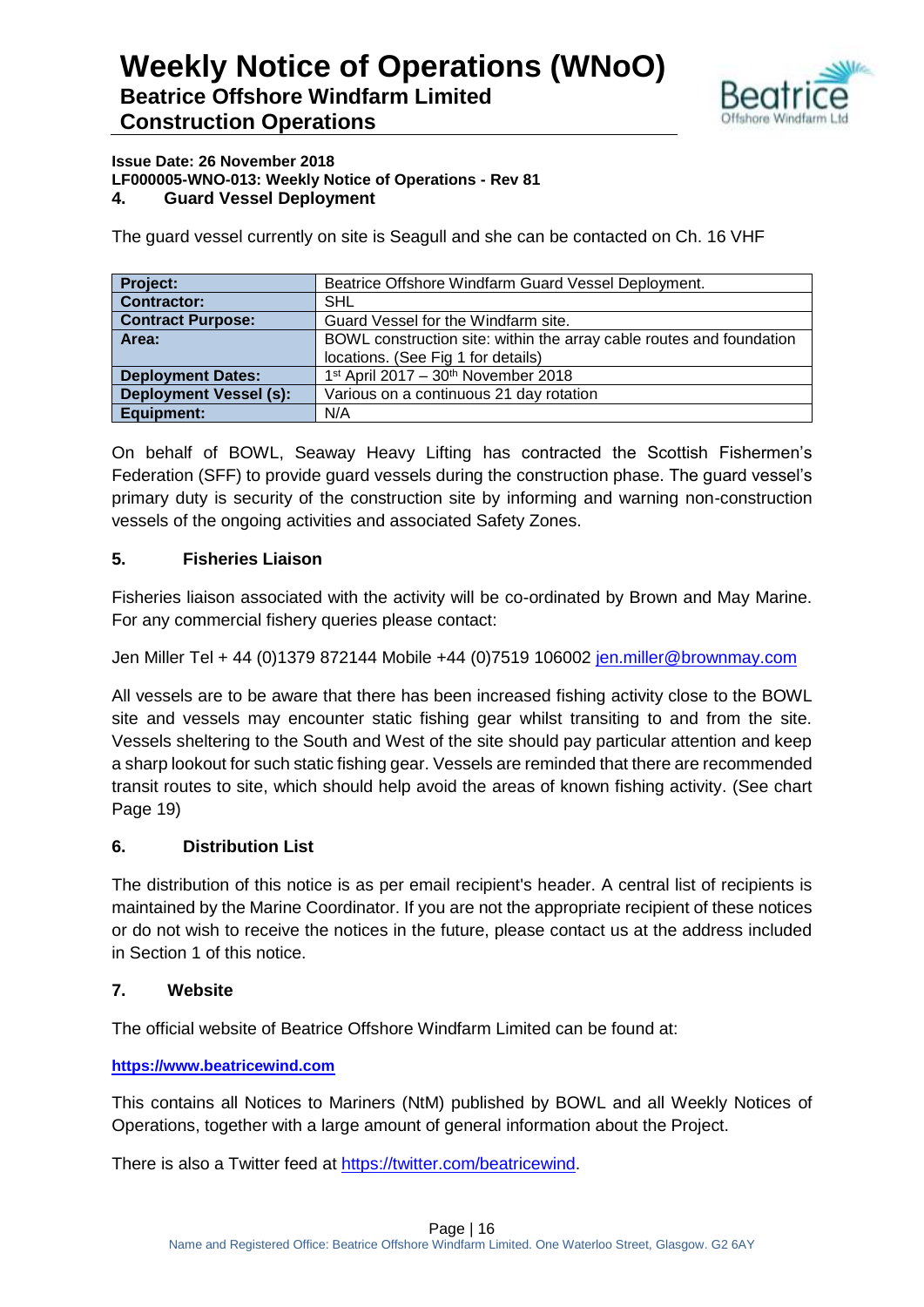### **Beatrice Offshore Windfarm Limited Construction Operations**



**Issue Date: 26 November 2018 LF000005-WNO-013: Weekly Notice of Operations - Rev 81**



Page | 17 Name and Registered Office: Beatrice Offshore Windfarm Limited. One Waterloo Street, Glasgow. G2 6AY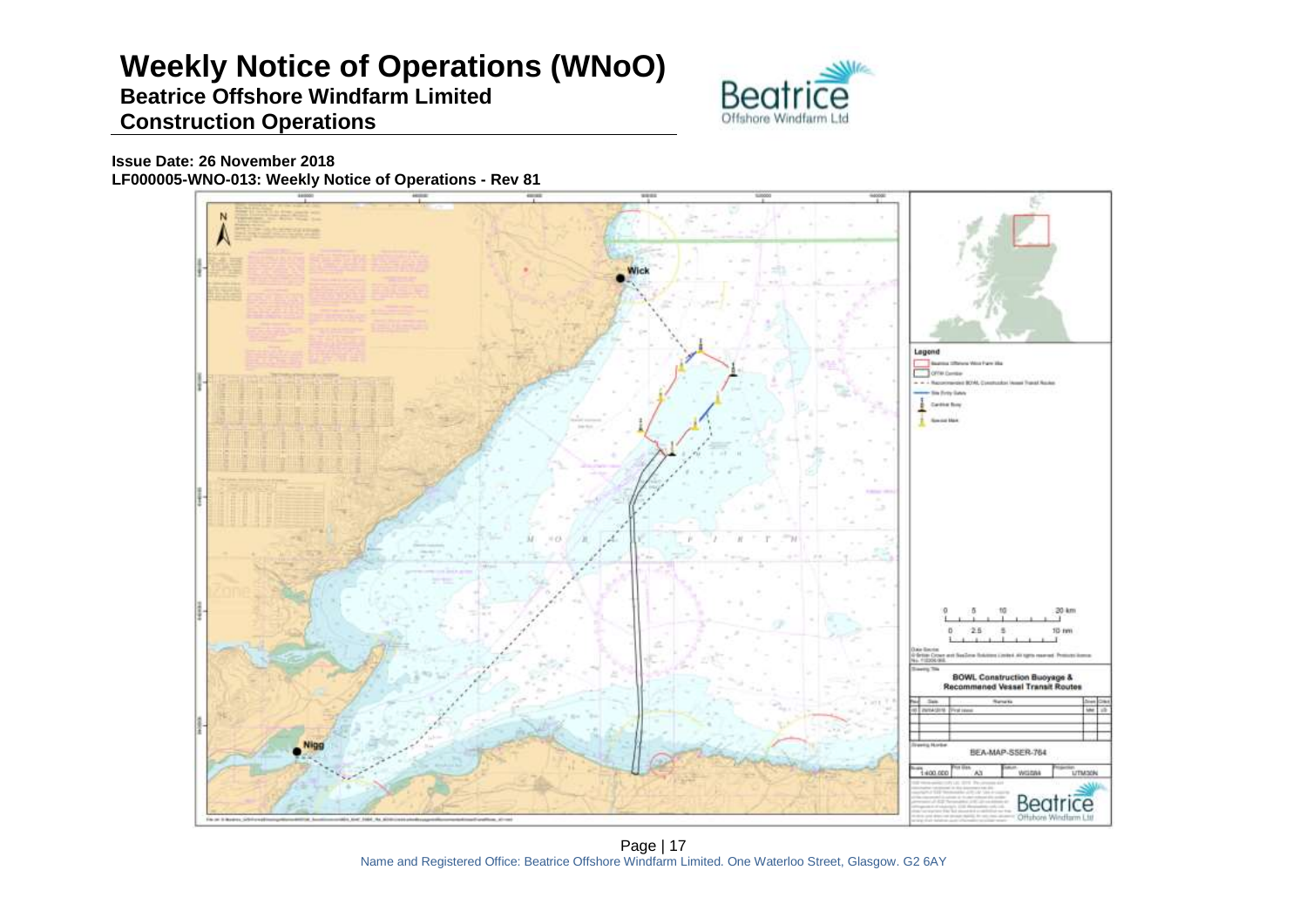**Beatrice Offshore Windfarm Limited Construction Operations**



#### **Issue Date: 26 November 2018 LF000005-WNO-013: Weekly Notice of Operations - Rev 81**

| No Rof       | <b>Vessel Picture</b>            | Vessel Name / Flag.    | Type / Function                  | Operator<br>14                                         | Contact / contact details                                                                                                                                                                             | Call sign (MMSL)<br><b>IMO</b> | LOA (m) Beam (m)<br>Draft (m) | Date on Site                 | <b>Marine Licence</b><br>applicable |
|--------------|----------------------------------|------------------------|----------------------------------|--------------------------------------------------------|-------------------------------------------------------------------------------------------------------------------------------------------------------------------------------------------------------|--------------------------------|-------------------------------|------------------------------|-------------------------------------|
|              |                                  | <b>Island Crown</b>    | Walk to work WTG<br>commisioning | Stälhaugen 12, 6065 Ulsteinvik,<br>Norway +47 70400000 | <b>Gert Christensen</b><br><b>Marine Operations Manager</b><br>Siemens Gamese Renewable Energy<br>Fiskergade 1-9 7100 Vejle<br>DENMARK<br>gert.christensen@siemensgamesa.com<br>$+ 4524295577$        | LACOS / 257245000              | $96 \times 20$ m              | 15.07.2018                   |                                     |
| $\mathbf{z}$ |                                  | Seacat Intrepid        | Crew Transfer Vessel / CTV       | <b>Seacat Services Ltd</b>                             | Andrew Link<br>Operations Manager, Seacat Services<br>1 frit<br>2 Mariners Way, Cowes, Isle of Wight<br>+44 (0)1983 475315<br>operations@seacatservices.co.uk                                         | 2HWU6 / 235107284              | $27 \times 10 \times 1.5m$    | 25.09.2017                   | OWE & OITW                          |
| 3            |                                  | Dalby Ribble           | Crew Transfer Vessel / CTV       | <b>Seacat Services Ltd</b>                             | Andrew Link<br><b>Operations Manager, Seacat Services</b><br>l tri<br>2 Mariners Way, Cowes, Isle of Wight<br>+44 (0) 1983 475315<br>operations@seacatservices.co.uk                                  | 2IVX5 / 235113236              | 25.75 x 10.06m                | 01.07.2018                   | OWE COFTW                           |
| 4            | <b>TAALLER</b><br><b>H.W.WIN</b> | <b>Seacat Resolute</b> | Crew Transfer Vessel / CTV       | Seacat Services Ltd                                    | Gert Christensen<br><b>Marine Operations Manager</b><br>Siemens Gamesa Renewable Energy<br>Fiskergade 1-9 7100 Vejle<br><b>DENMARK</b><br>gert.christensen@siemensgamesa.com<br>+ 45 242 95577        | 2FWR9 / 235094873              | 62060<br>$24 \times 7m$       | teran serengan<br>38,86,2018 | OWF                                 |
| 5.           |                                  | Pacific Orca           | <b>Offshore Supply Ship</b>      | Siemens Gamesa Renewable<br>Energy (SGRE)              | <b>Gert Christensen</b><br><b>Marine Operations Manager</b><br>Siemens Gamesa Renewable Energy<br>Fiskergade 1-9 7100 Vejle<br><b>DENMARK</b><br>gert.christensen@siemensgamesa.com<br>$+ 4624295577$ | 5BRE3 / 210548000              | 161.3 x 49.02m                | 10.07.2018                   | OWF                                 |